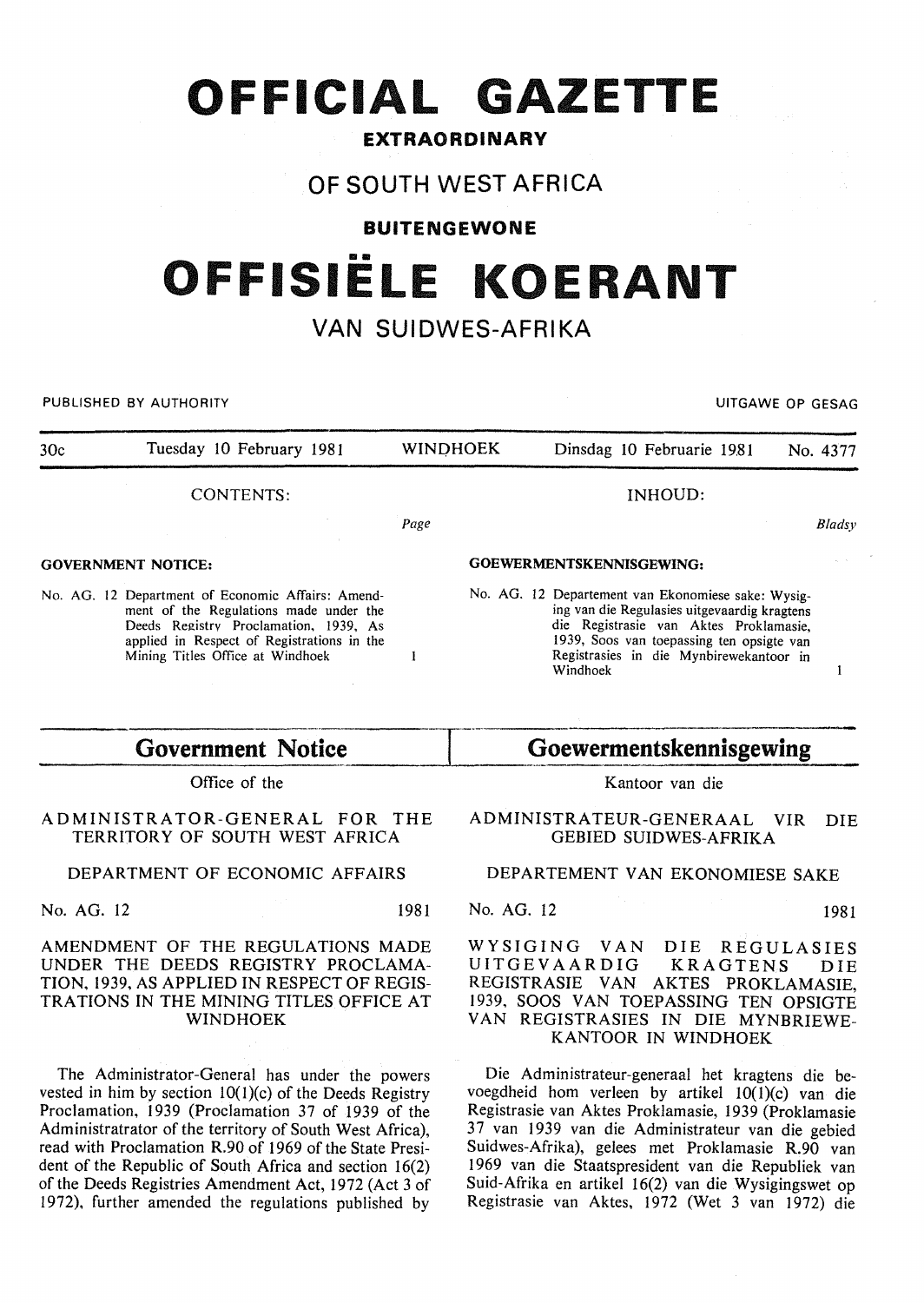Government Notice 225 of 30 December 1964 of the territory of South West Africa, as it applies in respect of registrations in the Mining Titles Office at Windhoek and amended for that purpose by Government Notice 207 of 15 December 1967 of the said Territory and Government Notice 375 of 12 March 1976 of the Republic of South Africa, as set out in the Schedule.

#### SCHEDULE

*Amendment of tariff of fees and charges prescribed by regulation 85 of the regulations published by Government Notice 225 of 1964, as substituted by Government Notice R.375 of 1976* 

The tariff of fees and charges prescribed by regulation 85 of the regulations published by Government Notice 225 of 30 December 1964 and appended to the said regulations, are hereby amended -

- (a) by the substitution in paragraph 2 of Section I for the expression "R5" of the expression "R6";
- (b) by the substitution in Section III for the expression "R50" of the expression "R65";
- (c) by the substitution in Section IV for the expressions "RIOO" and "R5", respectively, of the expressions "R125" and "R6";
- (d) (i) by the substitution in paragraph 1 of Section V for the expressions "R40" and "R5", respectively, of the expressions "R50" and "R6"; and
	- (ii) by the substitution in paragraph 2 of the said Section for the expressions "R50" and "R5" respectively, of the expressions "R75" and "RIO";
- (e) (i) by the substitution in paragraph 2 of Section VI for the expression "R50" of the expression "R60"; and
	- (ii) by the substitution in paragraph 3 of the said Section for the expression "R2" of the expression "R3";
- (f) by the substitution in Section VII for the expression "R60" of the expression "R80";
- (g) by the substitution in Section VIII for the expression "R30" of the expression "R40";
- {h) (i) by the substitution in subparagraph (a) of paragraph 1 of Section IX for the expression "R25" of the expression "R30";

regulasies afgekondig by Goewermentskennisgewing 225 van 30 Desember 1964 van die gebied Suidwes-Afrika, soos van toepassing ten opsigte van registrasies in die Mynbriewekantoor in Windhoek en vir die doel gewysig by Goewermentskennisgewing 207 van 15 Desember 1967 van genoemde gebied en Goewermentskennisgewing 375 van 12 Maart 1976 van die Republiek van Suid-Afrika, gewysig soos in die Bylae uiteengesit.

#### BYLAE

*Wysiging van tarief van gelde en koste voorgeskryf by Regulasie 85 van die Regulasies afgekondig by Goewermentskennisgewing 225 van 1964, soos vervang deur Goewermentskennisgewing R.375 van 1976* 

Die tarief van gelde en koste voorgeskryf by regulasie 85 van die regulasies afgekondig by Goewermentskennisgewing 225 van 30 Desember 1964 en aan genoemde regulasies geheg, word. hierby gewysig -

- (a) deur in paragraaf 2 van Afdeling I die uitdrukking "R5" deur die uitdrukking "R6" te vervang;
- (b) deur in Afdeling III die uitdrukking "R50" deur die uitdrukking "R65" te vervang;
- (c) deur in Afdeling IV die uitdrukkings "RlOO" en "R5" deur die uitdrukkings "R125" en "R6", onderskeidelik, te vervang;
- (d) (i) deur in paragraaf 1 van Afdeling V die uitdrukkings "R40" en "R5" deur die uitdrukkings "R50" en "R6", onderskeidelik, te vervang; en
	- (ii) deur in paragraaf 2 van genoemde Afdeling die uitdrukkings "R50" en "R5" deur die uitdrukkings "R75" en "RIO", onderskeidelik, te vervang;
- (e) (i) deur in paragraaf 2 van Afdeling VI die uitdrukking "R50" deur die uitdrukking "R60" te vervang; en
	- (ii) deur in paragraaf 3 van genoemde Afdeling die uitdrukking "R2" deur die uitdrukking "R3" te vervang;
- (f) deur in Afdeling VII die uitdrukking "R60" deur die uitdrukking "R80" te vervang;
- (g) deur in Afdeling VIII die uitdrukking "R30" deur die uitdrukking "R40" te vervang:
- (h) (i) deur in subparagraaf (a) van paragraaf 1 van Afdeling IX die uitdrukking "R25" deur die uitdrukking "R30" te vervang;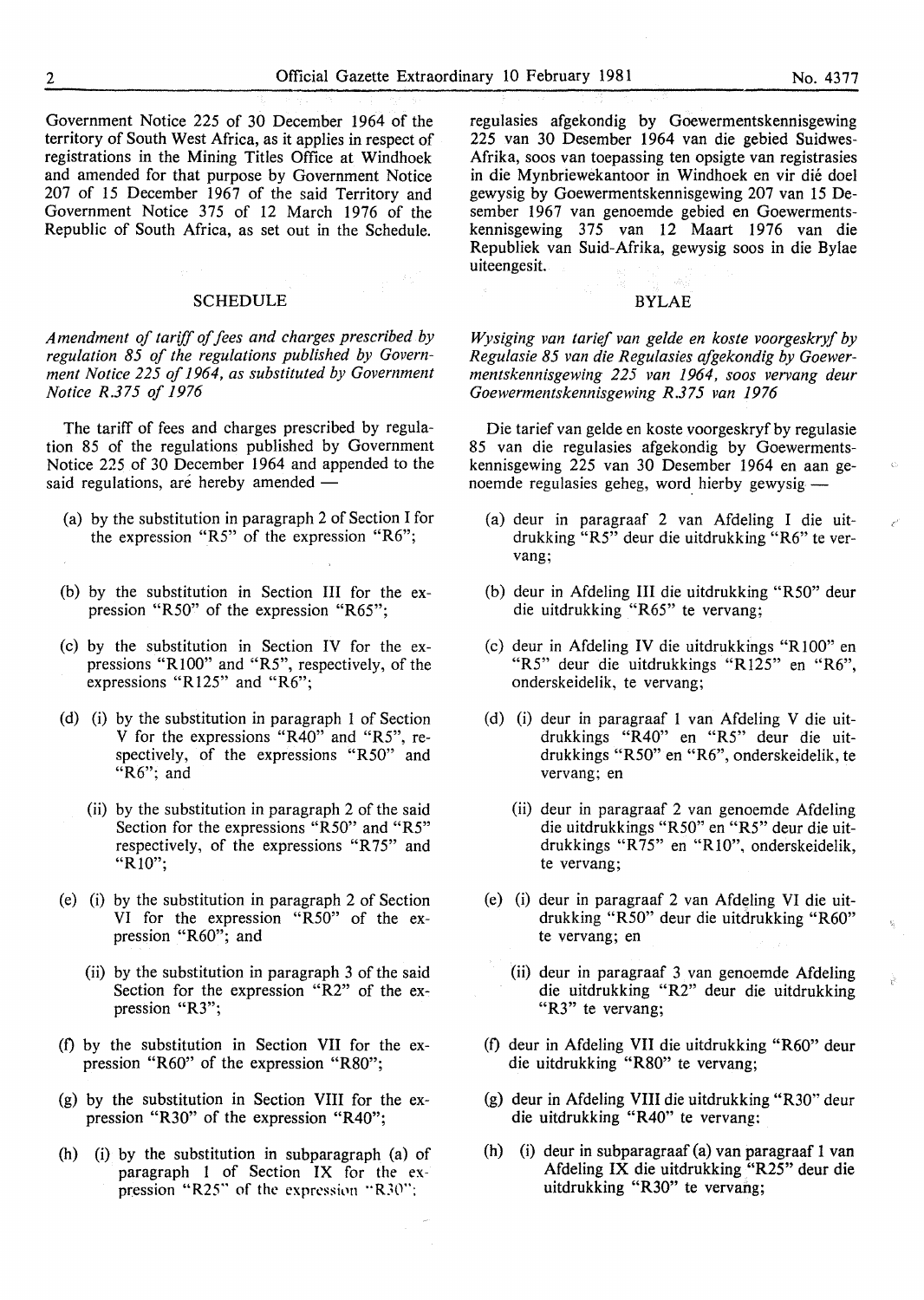- (ii) by the substitution in subparagraph (b) of the said. paragraph for the expression "R9" of the expression "R 12";
- (iii) by the substitution in paragraph 2 of the said Section for the expression "R30" of the expression "R35"; and
- (iv) by the substitution in paragraph 3 of the said Section for the expression "R30" of the expression "R35";
- (i) (i) by the substitution in subparagraph (i)(a) of paragraph 4 of the Section X for the expression "Rl2" of the expression "R20";
	- (ii) by the substitution in subparagraph  $(i)(b)$  of the said paragraph for the expression "R30" of the expression "R45";
	- (iii) by the substitution in subparagraph (2) of the said paragraph for the expression "R12" of the expression "R15";
	- $(iv)$  by the substitution in paragraph 6 of the said Section for the expression "R35" of the expression "R45"; and
	- (v) by the substitution in paragraph 7 of the said Section for the expression "R8" of the expression " $R10$ "; and

년 중국의<br>요소 기초국소 최고 양이 나라 소리가 되었다.

 $\sim 30$ 

(j) by the substitution for Schedule I of the following Schedule:

- (ii) deur in subparagraaf (b) van genoemde paragraaf die uitdrukking "R9" deur die uitdrukking "R12" te vervang;
- (iii) deur in paragraaf 2 van genoemde Afdeling die uitdrukking "R30" deur die uitdrukking "R35" te vervang; en
- (iv) deur in paragraaf 3 van genoemde Afdeling die uitdrukking "R30" deur die uitdrukking "R35" te vervang;
- (i) (i) deur in subparagraaf  $(1)(a)$  van paragraaf 4 van Afdeling X die uitdrukking "R12" deur die uitdrukking "R20" te vervang;
	- (ii) deur in subparagraaf  $(1)(b)$  van genoemde paragraaf die uitdrukking "R30" deur die uitdrukking "R45" te vervang;
	- (iii) deur in subparagraaf (2) van genoemde paragraaf die uitdrukking "R12" deur die uitdrukking "Rl5" te vervang;
	- (iv) deur in paragraaf 6 van genoemde Afdeling die uitdrukking "R35" deur die uitdrukking "R45" te vervang; en
	- (v) deur in paragraaf 7 van genoemde Afdeling die uitdrukking "R8" deur die uitdrukking "R10" te vervang; en
- G) deur Bylae I deur die volgende Bylae te vervang: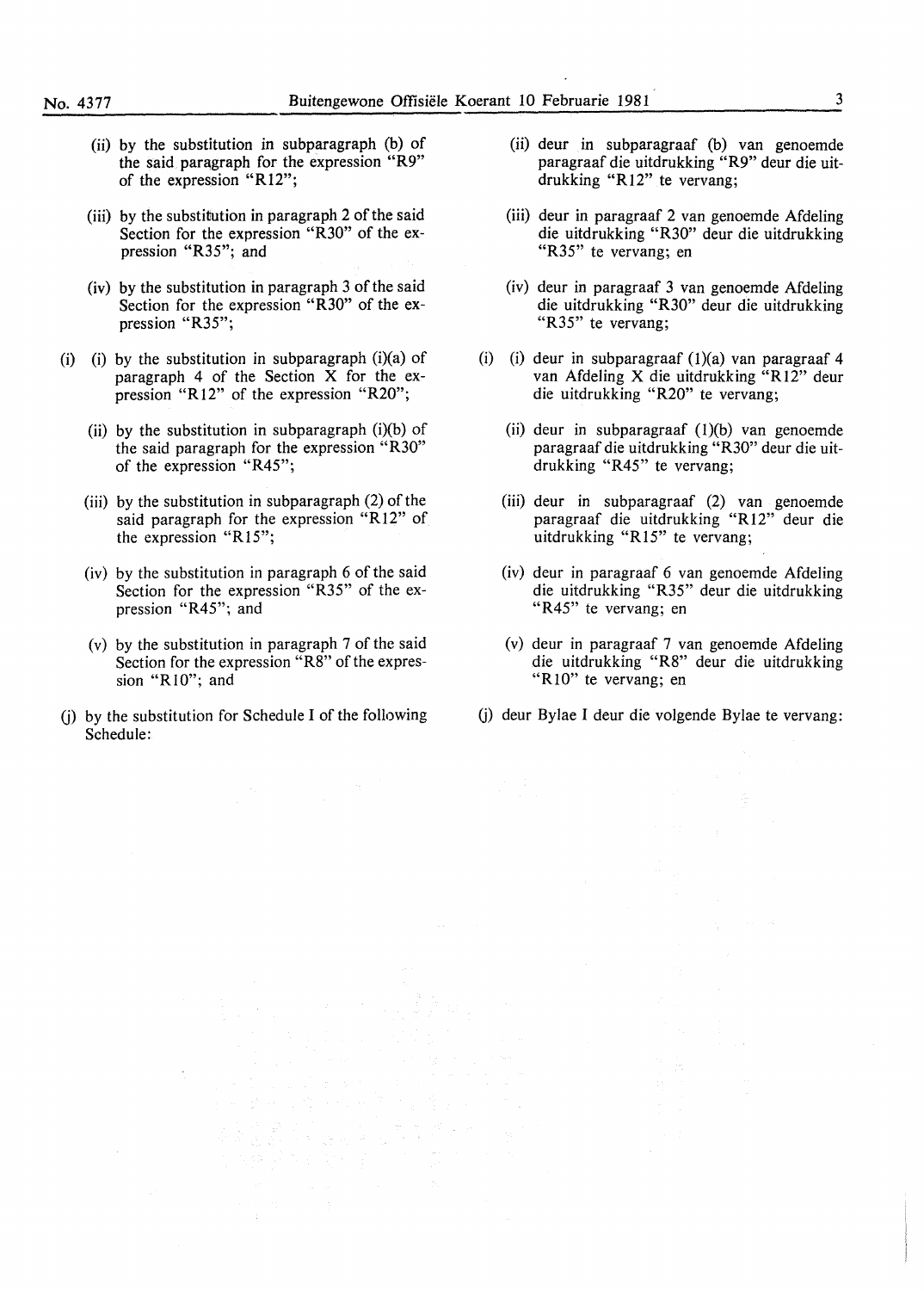| Column A                                                           | Column B                                                            | Column C                | Column D                |
|--------------------------------------------------------------------|---------------------------------------------------------------------|-------------------------|-------------------------|
| Purchase price or value of property or<br>amount of mortgage bond. | Fees for the transfer or cession<br>of prospecting or mining rights | Fees for mortgage bonds | Fees for notarial bonds |
|                                                                    | $\mathbf R$                                                         | $\mathbf R$             | $\mathbf{R}$            |
| R10 000 or less                                                    | 175                                                                 | 110                     | 130                     |
| Over R 10 000 up to R 12 000                                       | 185                                                                 | 125                     | 145                     |
| Over R 12 000 up to R 14 000                                       | 200                                                                 | 135                     | 155                     |
| Over R 14 000 up to R 16 000                                       | 210                                                                 | 150                     | 170                     |
| Over R 16 000 up to R 18 000                                       | 225                                                                 | 160                     | 180                     |
| Over R 18 000 up to R 20 000                                       | 235                                                                 | 175                     | 195                     |
| Over R 20 000 up to R 25 000                                       | 250                                                                 | 190                     | 210                     |
| Over R 25 000 up to R 30 000                                       | 275                                                                 | 210                     | 230                     |
| Over R 30 000 up to $R \dot{3}5000$                                | 300                                                                 | 225                     | 245                     |
| Over R 35 0000 up to R 40 000                                      | 320                                                                 | 245                     | 265                     |
| Over R 40 000 up to R 45 000                                       | 350                                                                 | 260                     | 280                     |
| Over R 45 000 up to R 50 000                                       | 375                                                                 | 280                     | 300                     |
| Over R 50 000 up to R 60 000                                       | 400                                                                 | 300                     | 320                     |
| Over R 60 000 up to R70 000                                        | 420                                                                 | 315                     | 335                     |
| Over R 70 000 up to R 80 000                                       | 450                                                                 | 340                     | 360                     |
| Over R 80 000 up to R 90 000                                       | 470                                                                 | 355                     | 375                     |
| Over R 90 000 up to R100 000                                       | 500                                                                 | 375                     | 395                     |
| Over R100 000 up to R150 000                                       | 525                                                                 | 395                     | 415                     |
| Over R150 000 up to R200 000                                       | 585                                                                 | 435                     | 455                     |
| Over R200 000                                                      | 650*                                                                | $465*$                  | 485*                    |

**SCHEDULE I** 

 $\mathcal{H}^{\pm}$ 

\* For the first R200 000, plus R125 per R100 000 or part thereof thereafter.".

 $\mathcal{A}^{\mathcal{C}}_{\mu\nu}$ 

 $\gamma_{\rm p}$ 

Official Gazette Extraordinary 10 February 1981

No. 4377

 $\blacktriangle$